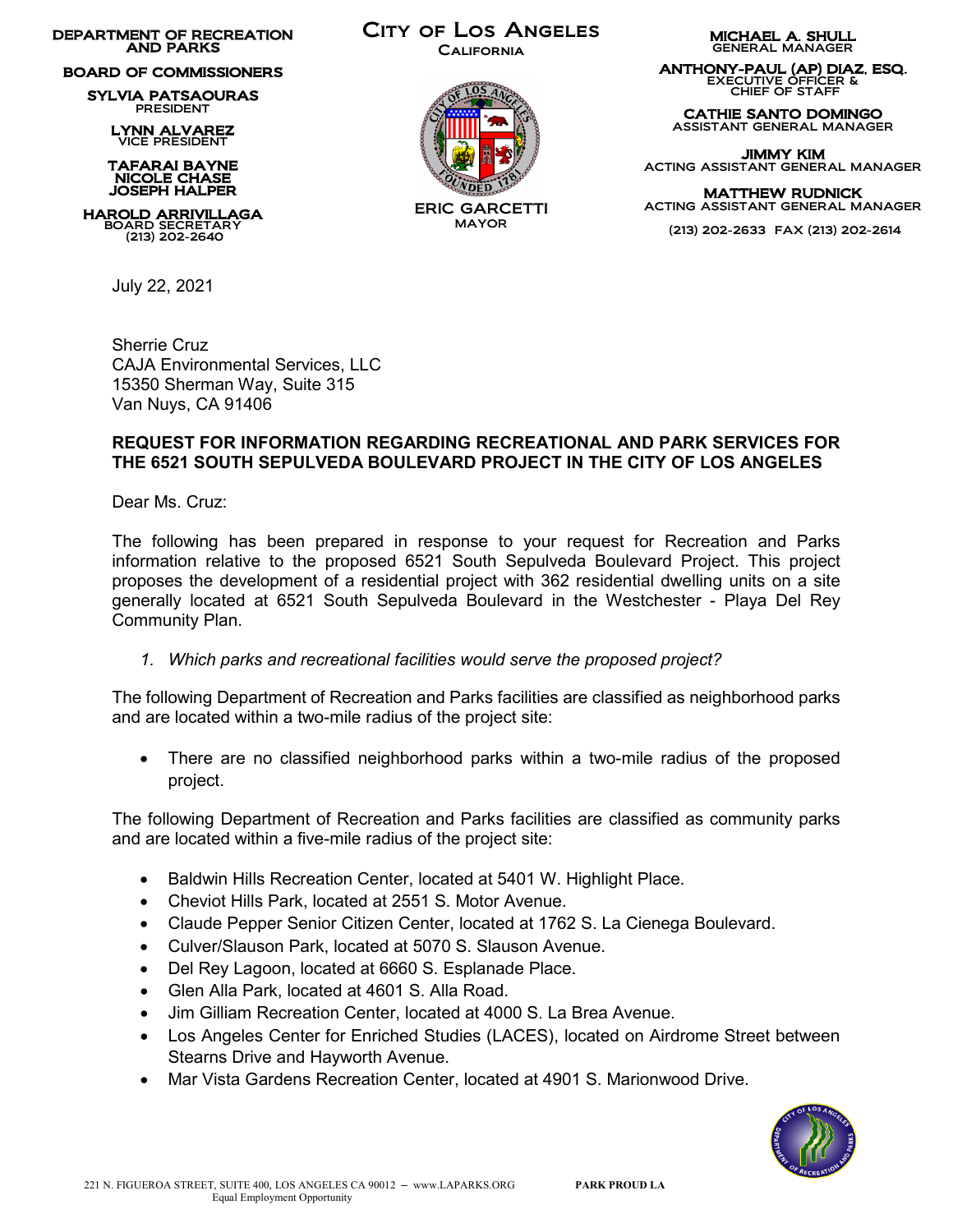Service Information Response Letter – 6521 South Sepulveda Boulevard Project July 22, 2021 Page 2

- Mar Vista Recreation Center, located at 11430 W. Woodbine Avenue.
- Oakwood Recreation Center, located at 767 E. California Avenue.
- Palms Recreation Center, located at 2950 S. Overland Avenue.
- Penmar Recreation Center, located at 1341 E. Lake Street.
- Rancho Cienega Sports Complex, located at 5001 W. Obama Boulevard.
- Robertson Recreation Center, located at 1641 S. Pruess Road.
- Saint Andrews Recreation Center, located at 8701 S. St. Andrews Place.
- Van Ness Recreation Center, located at 5720 S. 2<sup>nd</sup> Avenue.
- Venice High School Pool, located at 2490 S. Walgrove Avenue.
- Vineyard Recreation Center, located at 2942 S. Vineyard Avenue.
- Westchester Recreation Center, located at 7000 W. Manchester Avenue.

The following Department of Recreation and Parks facilities are classified as regional parks and are located within a ten-mile radius of the project site:

- Beverly Glen Park, located at 2448 N. Angelo Drive.
- Exposition Park Rose Garden, located at 701 W. State Drive.
- Holmby Park, located at 601 Club View Drive.
- Isidore B. Dockweiler State Beach, located at 8255 N. Vista Del Mar.
- Laurel Canyon Mulholland Park, located at 8100 W. Mulholland Drive.
- Mandeville Canyon Park, located at 2660 N. Westridge Road.
- Rivas Canyon Park, located at Easterly Terminus of Oracle Place.
- Runyon Canyon Park, located at 2000 N. Fuller Avenue.
- Rustic Canyon Park located at the South West of Sullivan Fire Road.
- Sullivan Canyon Park, located at the North East of Sullivan Fire Road.
- Venice Beach, located at 2300 S. Ocean Front Walk.
- Wattles Garden Park, located at 1824 N. Curson Avenue.
- Will Rogers State Beach, located at 17600 W. Pacific Coast Highway.

For additional information regarding facilities and features available in these parks visit our website: www.laparks.org.

## *2. Does the City have any plans to develop new parks or recreational facilities or expand existing parks or recreational facilities within a two-mile radius of the project site?*

The City does not have plans to develop new parks or recreational facilities or expand existing park and recreational facilities within a two-mile radius at this time.

## *3. What is the area's existing parkland acres-to-population ratio and what is the desired acres-topopulation ratio?*

The Westchester - Playa Del Rey Community Plan Area, within which the project is located, has a parkland acres-to-population ratio of neighborhood and community parks of 2.4 acres per 1,000 residents. The Public Recreation Plan, a portion of the Service Element of the City's General Plan, sets a goal of a parkland acres-to-population ratio of neighborhood and community parks of 4.0 acres per 1,000 residents.